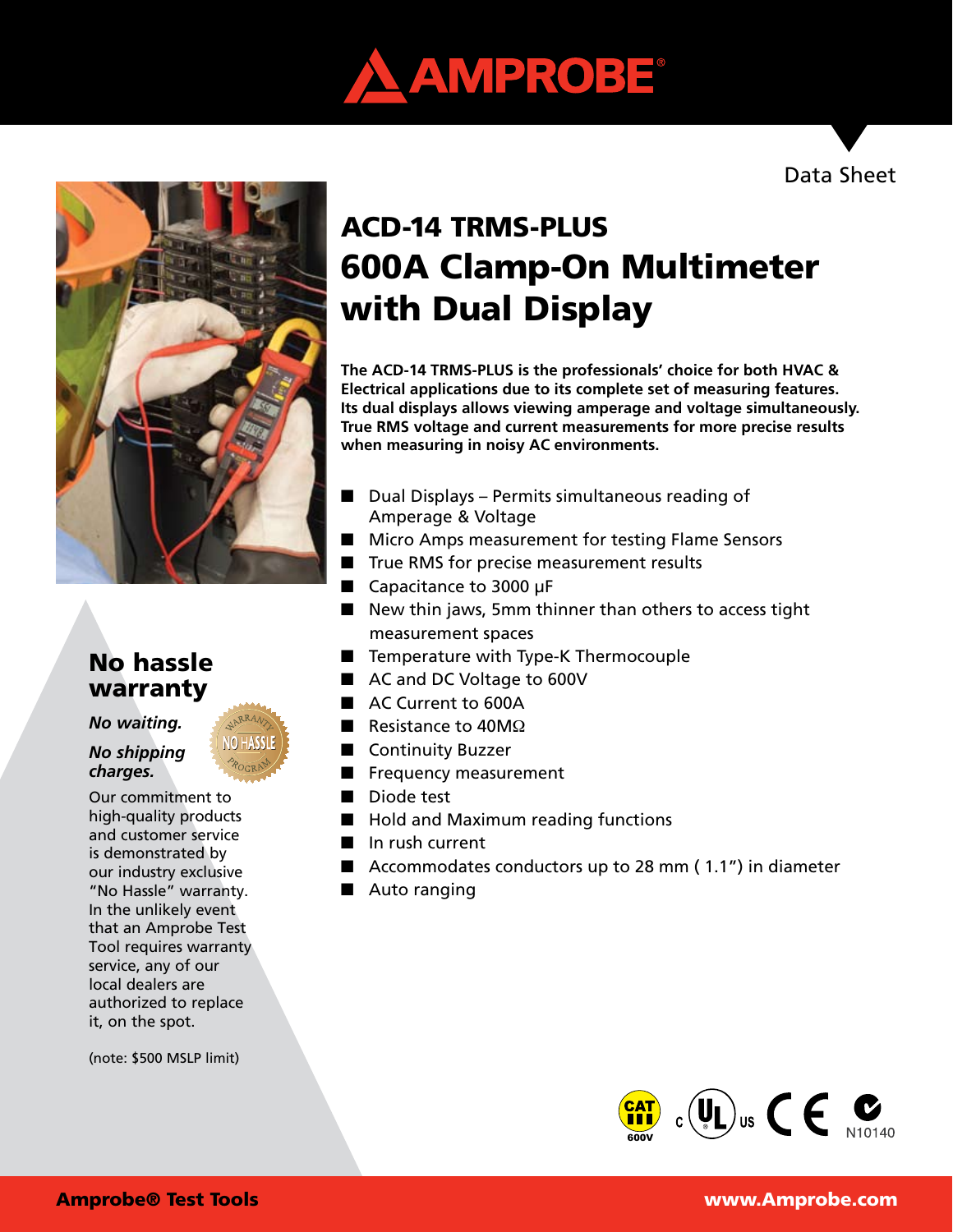

#### ACD-14 TRMS-PLUS 600A Clamp-On Multimeter with Dual Display

#### **General Specifications**

| Display:                        | 3-3/4 digits 4000 counts, dual LCD displays                                                                                      |  |  |
|---------------------------------|----------------------------------------------------------------------------------------------------------------------------------|--|--|
| <b>Update Rate:</b>             | 3 per second nominal                                                                                                             |  |  |
| Polarity:                       | Automatic                                                                                                                        |  |  |
| <b>Low Battery Indication:</b>  | Below approx. 2.4V                                                                                                               |  |  |
| <b>Operating Temperature:</b>   | 0°C to 40°C (32°F to 104°F)                                                                                                      |  |  |
| <b>Relative Humidity:</b>       | Maximum relative humidity 80% for temperatures up to 31°C (88°F)<br>decreasing linearly to 50% relative humidity at 40°C (104°F) |  |  |
| Altitude:                       | Indoor operation below 2000m (6,562 ft)                                                                                          |  |  |
| <b>Storage Temperature:</b>     | -20°C to 60°C (-4°F to 140°F), < 80% R.H. (with battery removed)                                                                 |  |  |
| <b>Temperature Coefficient:</b> | Nominal 0.15 x (specified accuracy)/°F @ 0°C - 18°C or 28°C - 40°C<br>(32°F-64°F or 82°F - 104°F), or otherwise specified        |  |  |
| Sensing:                        | Average sensing for ACD-14 FX                                                                                                    |  |  |
| Power Supply:                   | Two 3V alkaline button batteries (ANSI/NEDA-5004LC, IEC-CR2032).                                                                 |  |  |
| <b>Battery Life:</b>            | 95 hours approx. (in DCV mode)                                                                                                   |  |  |
| <b>Power Consumption:</b>       | 2.5 mA typical for ACD-14 FX                                                                                                     |  |  |
| <b>Low Battery Indication:</b>  | Below approx. 2.4V (battery symbol appears in upper right)                                                                       |  |  |
| <b>Auto Power Off:</b>          | After being idle for 30 minutes                                                                                                  |  |  |
| <b>APO Consumption:</b>         | ACD-14 TRMS-PLUS: 0.8µA typical except 25µA typical for temperature function                                                     |  |  |
| Safety:                         | CE EN61010-1, EN61010-2-032 - Pollution Degree 2                                                                                 |  |  |
| <b>Transient Protection:</b>    | 6.5kV (1.2/50us surge) for all models                                                                                            |  |  |
| E.M.C.:                         | Meets EN61326                                                                                                                    |  |  |
| <b>Overload Protections:</b>    | ACA Clamp-on jaws: AC 600A RMS continuous "+" & "COM" terminals (all functions):<br>600VDC/VAC RMS                               |  |  |
| Dimension:                      | L190mm X W 63mm X H 32mm (L 7.48" X W 2.48" X H 1.25")                                                                           |  |  |
| Weight:                         | 204 g (0.450 lb approx.)                                                                                                         |  |  |
| Jaw opening &                   |                                                                                                                                  |  |  |
| <b>Conductor diameter:</b>      | 28 mm (1.1") max                                                                                                                 |  |  |

#### **Electrical Specification Accuracy** (23 °C ± 5 °C & < 75% R.H.)

| <b>Function</b>                             | Range                  | <b>Accuracy</b>                                                |
|---------------------------------------------|------------------------|----------------------------------------------------------------|
| <b>DC Voltage</b>                           |                        |                                                                |
|                                             | 400.0 mV               | $\pm$ (0.3% rdg + 4 digits)                                    |
|                                             | 4.000V, 40.00V, 400.0V | $\pm$ (0.5% rdg + 3 digits)                                    |
|                                             | 600V                   | $\pm$ (1.0% rdg + 4 digits)                                    |
|                                             | NMRR:                  | >50dB @ 50/60Hz                                                |
|                                             | CMRR:                  | >120dB @ DC, 50/60Hz, Rs=1kΩ                                   |
|                                             | Input Impedance:       | 10M $\Omega$ , 30pF nominal (1000M $\Omega$ for 400.0mV range) |
|                                             |                        |                                                                |
| <b>AC Voltage [50Hz -- 500Hz]</b>           |                        |                                                                |
|                                             | 4.000V, 40.00V, 400.0V | $\pm$ (1.5% rdg + 5 digits)                                    |
|                                             | 600V                   | $\pm$ (2.0% rdg + 5 digits)                                    |
|                                             | CMRR:                  | >60dB @ DC to 60Hz, Rs=1k $\Omega$                             |
|                                             | Input Impedance:       | $10M\Omega$ , $30pF$ nominal                                   |
| TRMS sensing from 10% to 100% of range.     |                        |                                                                |
| AC Current (Clamp-on) [50Hz / 60Hz]         |                        |                                                                |
|                                             | 40.00A                 | $\pm$ (1.5% rdg + 8 digits)                                    |
|                                             | 400.0A                 | $\pm$ (1.5% rdg + 8 digits)                                    |
|                                             | 600A                   | $\pm$ (1.5% rdg + 8 digits)*                                   |
| $*A$ courage specified to $500A$ continuous |                        |                                                                |

\*Accuracy specified to 600A continuous. TRMS sensing from 10% to 100% of range.

#### Amprobe® Test Tools www.Amprobe.com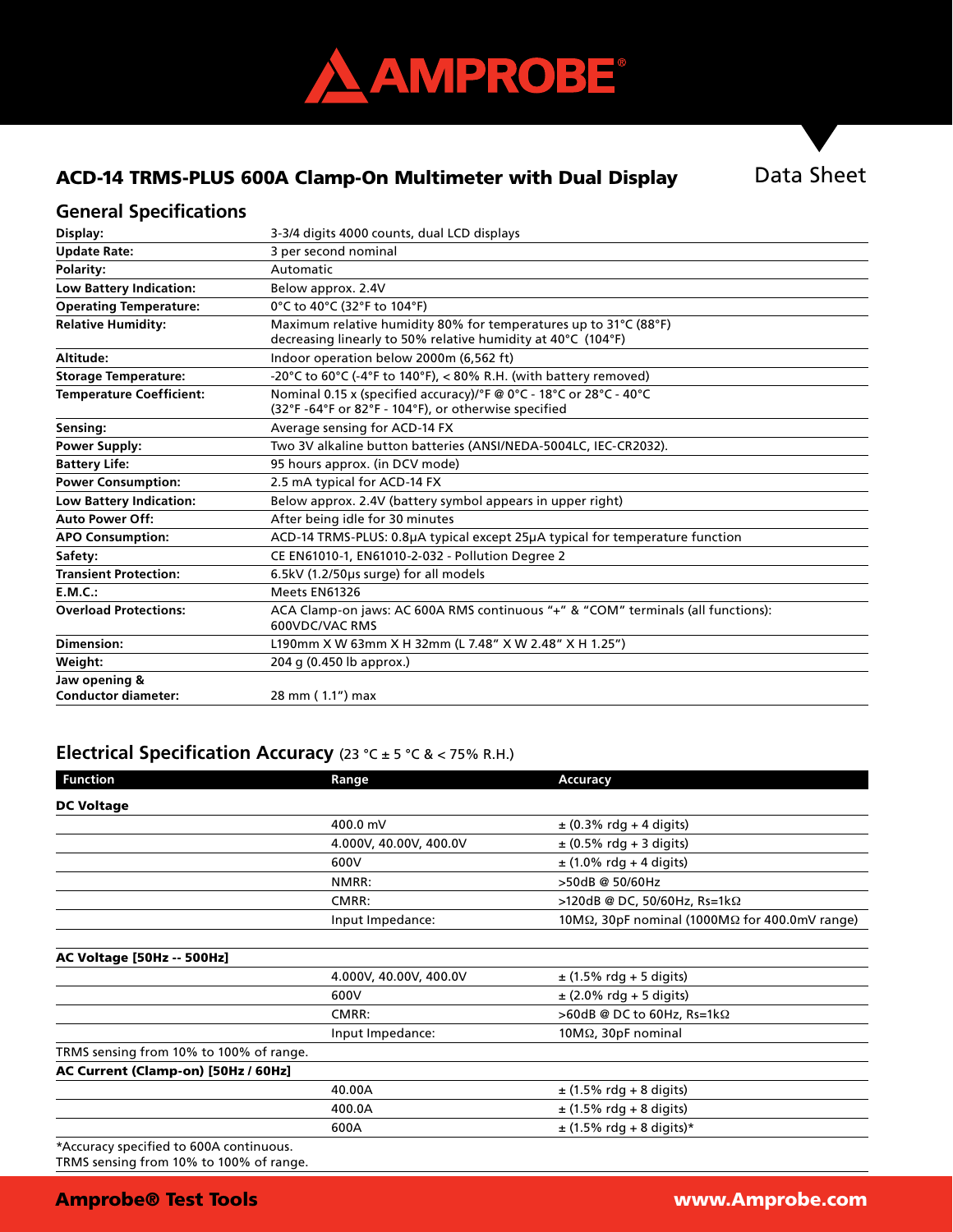

### ACD-14 TRMS-PLUS 600A Clamp-On Multimeter with Dual Display

Data Sheet

# **Electrical Specification Accuracy** (23 °C ± 5 °C & < 75% R.H.), cont.

| <b>Function</b>                                                                                                                                                               | Range                                                             | <b>Accuracy</b>             |                                |  |
|-------------------------------------------------------------------------------------------------------------------------------------------------------------------------------|-------------------------------------------------------------------|-----------------------------|--------------------------------|--|
| Max/Hold (AC Current only)                                                                                                                                                    | Specified accuracy $\pm$ 50 digits for changes > 25ms in duration |                             |                                |  |
| <b>Resistance</b>                                                                                                                                                             |                                                                   |                             |                                |  |
|                                                                                                                                                                               | 400.0 $\Omega$                                                    | $\pm$ (0.8% rdg + 8 digits) |                                |  |
|                                                                                                                                                                               | 4.000kΩ, 40.00kΩ, 400.0kΩ                                         | $\pm$ (0.6% rdg + 4 digits) |                                |  |
|                                                                                                                                                                               | $4.000M\Omega$                                                    | $\pm$ (1.0% rdg + 4 digits) |                                |  |
|                                                                                                                                                                               | 40.00MΩ                                                           | $\pm$ (2.0% rdg + 4 digits) |                                |  |
| <b>Open Circuit Voltage:</b>                                                                                                                                                  | 0.4VDC typical                                                    |                             |                                |  |
| <b>Audible Continuity Tester</b>                                                                                                                                              | Audible threshold: between 10Ω and 120Ω.                          |                             |                                |  |
| Capacitance                                                                                                                                                                   |                                                                   |                             |                                |  |
|                                                                                                                                                                               | 500.0nF, 5.000µF, 50.00µF,                                        |                             |                                |  |
|                                                                                                                                                                               | 500.0µF, 3000µF*                                                  |                             | $\pm$ (3.5% rdg + 6 digits)*** |  |
| *Additional 50.00nF range accuracy is not specified                                                                                                                           |                                                                   |                             |                                |  |
| ** Accuracies with film capacitor or better                                                                                                                                   |                                                                   |                             |                                |  |
| ***Specified with battery voltage above 2.8V (approximately half full battery). Accuracy decreases gradually to 12% at low battery warn-<br>ing voltage of approximately 2.4V |                                                                   |                             |                                |  |
| DC µA                                                                                                                                                                         |                                                                   |                             |                                |  |
| Range                                                                                                                                                                         | Accuracy                                                          | <b>Burden Voltage</b>       |                                |  |
| $400.0\mu A$                                                                                                                                                                  | $±$ (2.0% rdg + 4 digits)                                         | $2.8mV/\mu A$               |                                |  |
| 2000µA                                                                                                                                                                        | $\pm$ (1.2% rdg + 3 digits)                                       | $2.8mV/\mu A$               |                                |  |
| AC µA (50Hz - 500Hz)                                                                                                                                                          |                                                                   |                             |                                |  |
| Range                                                                                                                                                                         | Accuracy                                                          | <b>Burden Voltage</b>       |                                |  |
| 400.0µA                                                                                                                                                                       | $\pm$ (2.0% rdg + 5 digits)                                       | $2.8mV/\mu A$               |                                |  |
| 2000µA                                                                                                                                                                        | $\pm$ (1.5% rdg + 5 digits)                                       | $2.8mV/\mu A$               |                                |  |
| <b>Frequency (Voltage input only)</b>                                                                                                                                         |                                                                   |                             |                                |  |
| Volts                                                                                                                                                                         | Range                                                             | Sensitivity                 | Accuracy                       |  |
| 400.0mV                                                                                                                                                                       | 10Hz to 2kHz                                                      | 300mV                       | $\pm$ (0.5% rdg + 4 digits     |  |
| 4.000V                                                                                                                                                                        | 5Hz to 40kHz                                                      | 4V                          | $\pm$ (0.5% rdg + 4 digits)    |  |
| 40.00V                                                                                                                                                                        | 5Hz to 100kHz                                                     | 28V                         | $\pm$ (0.5% rdg + 4 digits)    |  |
| 400.0V                                                                                                                                                                        | 5Hz to 100kHz                                                     | 100V                        | $\pm$ (0.5% rdg + 4 digits)    |  |
| 600V                                                                                                                                                                          | 5Hz to 5kHz                                                       | 500V                        | $\pm$ (0.5% rdg + 4 digits)    |  |
| <b>Diode Tester</b>                                                                                                                                                           |                                                                   |                             |                                |  |
| Open Circuit Voltage                                                                                                                                                          | <b>Test Current (Typical)</b>                                     |                             |                                |  |
| $< 1.6$ VDC                                                                                                                                                                   | 0.25mA                                                            |                             |                                |  |
| <b>Temperature (Type-K Thermocouple)</b>                                                                                                                                      |                                                                   |                             |                                |  |
| Range                                                                                                                                                                         | Accuracy*                                                         |                             |                                |  |
| -20°C to 300°C                                                                                                                                                                | $±$ (2% rdg + 3 °C)                                               |                             |                                |  |
| 301 °C ~ 537 °C                                                                                                                                                               | $±$ (3% rdg + 3 °C)                                               |                             |                                |  |
| -4°F to 572°F                                                                                                                                                                 | $\pm$ (2% rdg + 6 °F)                                             |                             |                                |  |
| 573 °F ~ 999 °F                                                                                                                                                               | $\pm$ (3% rdg + 6 °F)                                             |                             |                                |  |
| *Type-K thermocouple range & accuracy not included                                                                                                                            |                                                                   |                             |                                |  |